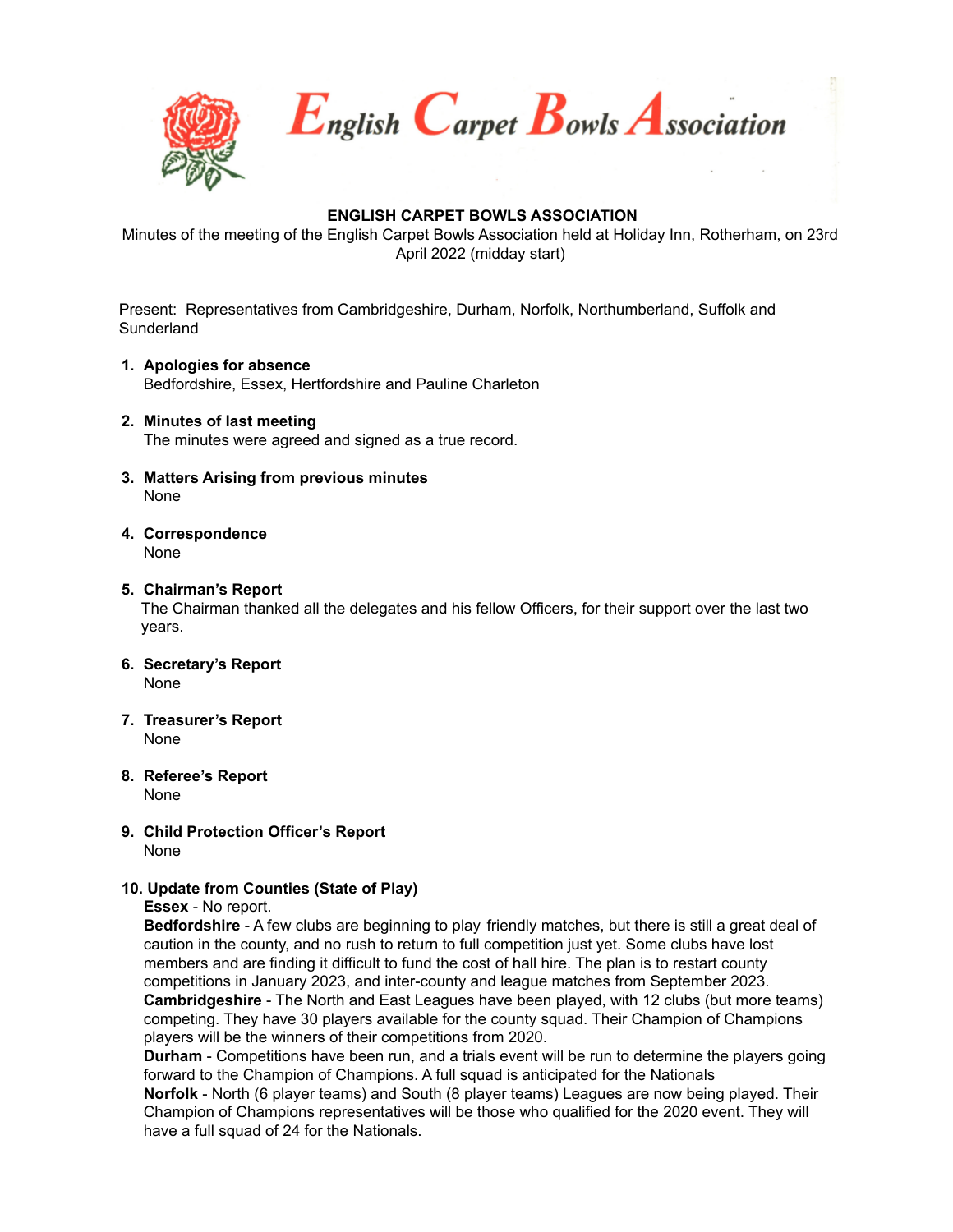**Northumberland** - A League with 5 teams involved was successfully run over the winter. A Pairs competition has been run with a decent entry, and they will be present at the Champion of Champions. The Northern League (with Durham and Sunderland) was run over the winter, with a revised format.

**Suffolk** - The Winter Triples League has been completed, with 20 clubs taking part. A Summer League will be starting shortly. All closed competitions have now been completed, with the winners attending the Champion of Champions.

**Sunderland** - They have not been able to run any competitions, but will have a full squad for the Nationals and will also attend the Champion of Champions..

**Hertfordshire** - The league was successfully run over the winter, although they are now down to just 8 clubs. All the closed competitions have now been completed, and a team will be sent to the Champion of Champions. They do not anticipate having a full team for the Nationals, but will be competing nonetheless.

# **11. Competitions**

### **a) Triples & Fours**

Fours - 24th April, hosted by Durham. 14 teams have entered.

Triples - 4th September, hosted by Suffolk. Entry forms will be going out around July.

### **b) Festival of Bowls**

9th-13th May, at Potters

This year's numbers will be just over 100, which is down on previous years, owing to the pandemic, with Potters fully booked, and unable to accommodate some who had planned to enter. Rather than having a raffle, an alternative fundraiser will be run across the week.

## **c) Champion of Champions**

4th-5th June, at Stanley

With the exception of Bedfordshire, all counties have confirmed they will be entering.

### **d) Nationals**

4th-7th November, at Potters.

Bedfordshire have confirmed they will not be attending the Nationals this year, as they are not planning to restart county activities until 2023.

Hertfordshire confirmed that they will be short of players and asked for confirmation of the minimum numbers. As discussed at the January 2020 meeting, the minimum number will be 20 players, as previously, but with vacant spots, and those filling in, set according to a fixed template.

Mick Watkins (National Referee) confirmed he would organise the referee rota.

The Inter-League match will go ahead on the Friday night between the Northern League winners and the Eastern county, to be decided at a county competition in September.

The raffle is due to be run by Essex (as per the county rota), with each county as usual asked to provide £25 worth of raffle prizes.

# **13. Any Other Business**

Trevor Tumber asked (by email) why the ECBA's request for recognition by DCMS (Department for Digital, Culture, Media & Sport) was rejected.

The ECBA never sought recognition from the DCMS. The ECBA's only contact with the DCMS was in late 2020, when we sent them our "Return to Play Action Plan". The DCMS reply received was that they were only concerned with team sports, which was a change from what had previously been advised on their website. Sport England's response to us was the same, as team sports were considered as high risk & required greater attention. The advice received by the ECBA was that we should continue to follow Government guidance as far as Covid related regulations. As such, the ECBA continued to issue updated Guidance documents to our member counties, as the Covid Regulations changed.

Norfolk commented that 11 members of their team for the Nationals are singles, but they have only been allotted 6 singles spaces. It was acknowledged that this is a problem for all counties, as Potters only have limited single accommodation available. It would as usual have to be left to the counties to organise as best they can, the accommodation for their attendees.